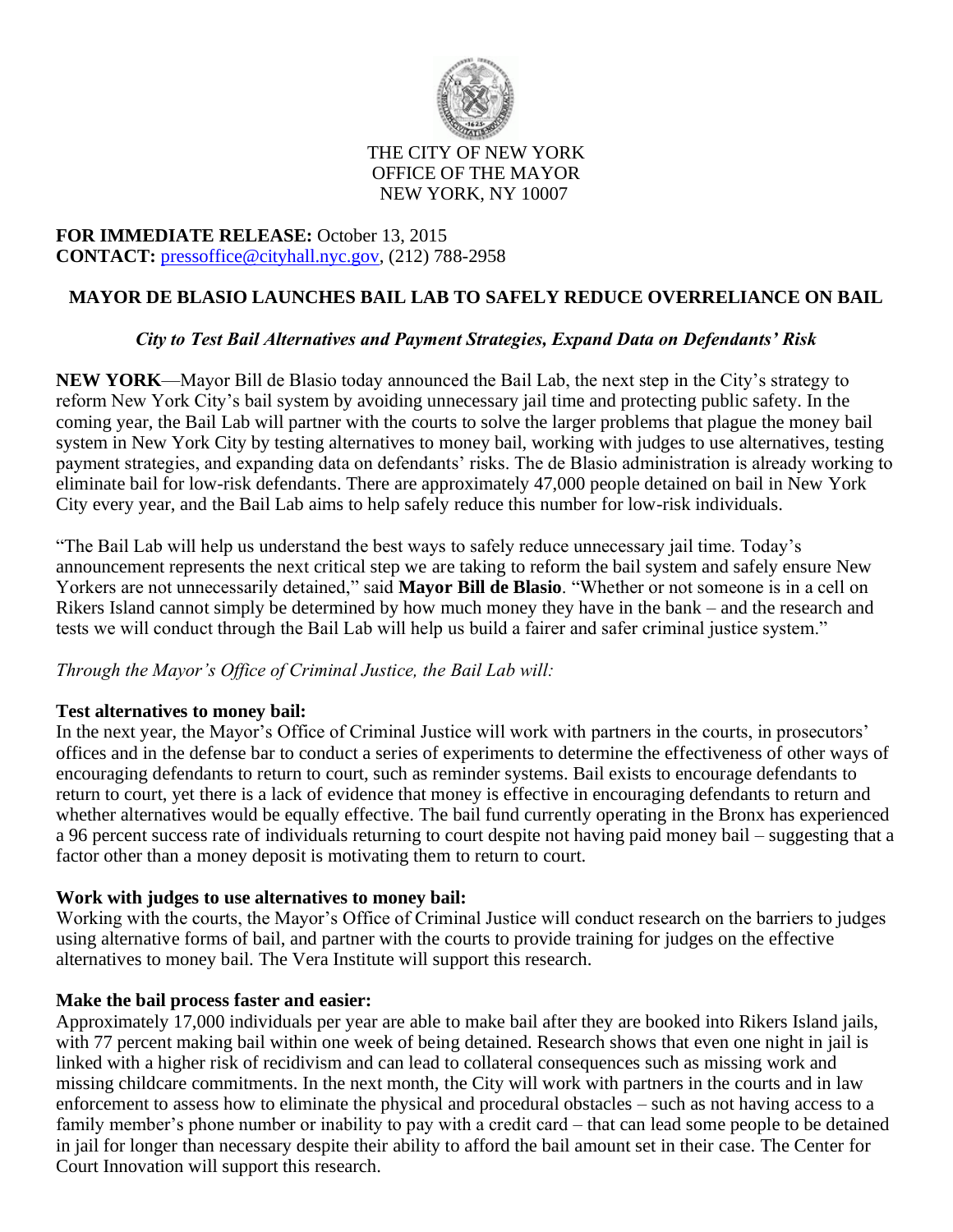## **Give judges stronger risk data:**

To provide judges with better data to inform their decisions, the Mayor's Office of Criminal Justice will work with the courts to gather and share data with judges about the outcomes of judges' bail determinations. The Mayor's Office of Criminal Justice will also work with local and national experts to improve the risk assessment tool that the Criminal Justice Administration uses to determine whether an individual defendant will return to court.

### **Crowdsource innovations:**

This effort launches today with an interactive website – [www.bail-lab.nyc](http://www.bail-lab.nyc/) – that invites the public to "crowdsource" problems associated with bail in New York City and help the City to develop solutions. Throughout the next year, the Mayor's Office of Criminal Justice will review the site for user input, and add to this online hub as experiments are conducted, successful reforms identified, and progress is made. Additionally, the Bail Lab's efforts will be guided by an advisory board of national bail experts, including New York State Chief Judge Jonathan Lippman, founder of the Vera Institute Herb Sturz, Director Emeritus of the Pretrial Justice Institute Tim Murray, and University of Chicago Professor Jens Ludwig.

### **To further reduce reliance on money bail and improve the City's ability to protect public safety, the City is also currently:**

- Supporting Council Speaker Melissa Mark-Viverito's creation of a citywide bail fund, and working with the Council to create eligibility criteria for this valuable program;
- Pursuing a change to state law so that New York is no longer one of only four states that prohibit judges from considering public safety risk when making bail determinations. Current law can mean that some high-risk individuals may have low bail amounts set and be able to return to their neighborhood – and possibly re-offend – while waiting for trial. It can also mean that some low-risk people may be unnecessarily detained;
- Launching a program that will safely supervise 3,000 eligible, low-risk defendants in the community instead of detaining them while they wait for trial. *More information about Supervised Release is available [here.](http://www1.nyc.gov/office-of-the-mayor/news/471-15/mayor-de-blasio-17-8-million-reduce-unnecessary-jail-time-people-waiting-trial)*

"Bail is a blunt instrument that can yield inequitable results," said **Elizabeth Glazer, Director of the Mayor's Office of Criminal Justice.** "While it is still with us, we must understand whether money bail is the most effective way to ensure that people return to court without re-offending and we need to develop precise tools to provide judges enough data about risk to make informed decisions. The Bail Lab will help us fix these pressing problems and shape a 21st century pre-trial system."

The Bail Lab builds upon New York City's history of leading the nation in pre-trial justice reform. Currently, New York City is a national leader in the percentage of defendants – 68 percent – who wait for trial at home, without conditions like supervision or money bail. And the de Blasio administration's Justice Reboot initiative has made significant progress in cutting case delay and reducing the number of felony criminal cases with a detained defendant that have been pending for longer than a year. The strategy announced today advances the administration's work to ensure that all components of the City's pre-trial system effectively protect public safety and increase fairness.

"The need to overhaul New York's bail system has never been more urgent. I commend Mayor de Blasio on the launch of this highly innovative, research-driven program, as well as for his ongoing support of other efforts  $\rightarrow$ including a series of reforms I recently announced — toward an efficient, just bail system that carefully balances the public safety and the due process rights of all New Yorkers, regardless of their socioeconomic status," said **New York Chief Judge Jonathan Lippman**.

"The Council supports any effort to reform our broken bail system, from the Council's creation of a citywide bail fund to the Mayor's effort to expand supervised release programs," said **Speaker Melisa Mark Viverito**. "The Administration's efforts to continue pressing for continued reform in this field should be applauded."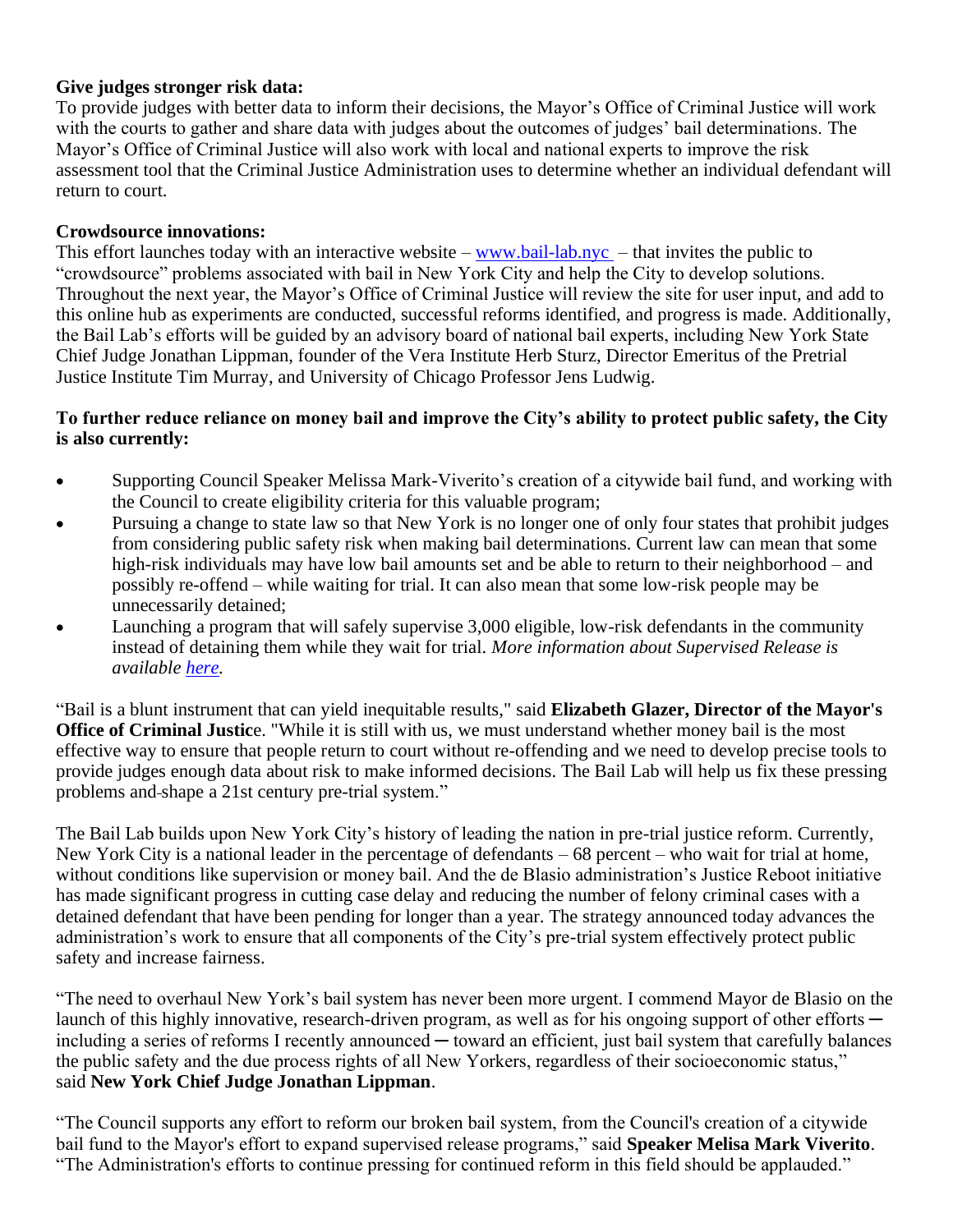"I applaud the City's sustained commitment to reforming our outdated bail system. We must continue investing in initiatives to rehabilitate low-risk and first-time offenders, such as alternatives to incarceration and re-entry programs," said **Public Advocate Letitia James**.

"If we pursue bold reforms, we can transform policing and criminal justice in our city to better fit our communities' needs and eliminate practices that perpetuate inequality," said **Manhattan Borough President Gale A. Brewer**. "A fairer, more equitable alternative to the current bail system will produce better results for everyone."

"The Bail Lab builds on the Council's focus on bail reform, including the Speaker's establishment of a citywide bail fund and my committee's June bail reform hearing, and will lay the foundation for badly needed, broadbased changes to a bail system that too often punishes people for their poverty rather than protecting the public and promoting the fair and efficient administration of justice," said **Council Member Rory I. Lancman, Chair of the Courts & Legal Services Committee**. "This is a forward thinking and innovative approach to attacking a deeply entrenched problem, exploring all the tools at the city's disposal and dovetailing perfectly with Chief Judge Jonathan Lippman's recent announcement of the court system's own unilateral bail reform efforts. The Bail Lab brings us closer to ending the plague of unnecessary, expensive and counterproductive pre-trial incarceration."

Bail reform is an important part of the equation in fixing our criminal justice system," said **State Senator Daniel Squadron**. "There's a lot of work to be done around bail, speedy trials, and overall reform. The City deserves credit for this step and I look forward to continuing to work with the City and colleagues on reform."

"I commend Mayor de Blasio for his implementation of the Bail Lab. We have already seen the negative effects of unnecessary jail time in several high profile cases, this new initiative will help to rid the city of those instances. I look forward to continuing to work with Mayor de Blasio and my colleagues to continue to create a fairer criminal justice system and improve public safety," said **Assembly Member Luis R. Sepúlveda.**

"Bail reform is a critical piece of our efforts to end the inequalities that persist in our criminal justice system," said **New York City Council Member Vanessa Gibson**. "I applaud the work of Mayor Bill de Blasio and the Mayor's Office of Criminal Justice for recognizing the need to explore alternatives to monetary bail and create a system that allows judges to make a well informed decision on a defendant's flight risk. Overcrowded prisons put undue stress on our correctional system, on our correctional officers, and on the detainees themselves. I'm proud that we as a City are taking steps to reform the bail system and I am confident Bail Lab will be a significant tool in these efforts."

"The tens of thousands of young men of color and others detained at Rikers Island prior to sentencing should not have to be separated from their loved ones for months simply for being poor," said **Council Member Daniel Dromm**. "I want to thank Mayor de Blasio for addressing this injustice by launching Bail Lab, thereby taking a much-needed step toward reforming the money bail system which has failed our city for far too long."

"I strongly support the efforts of the Bail Lab to use creative, data-driven solutions that will protect public safety while reducing the number of people who are detained on bail," said **Council Member Daniel Garodnick.**

"Being poor shouldn't mean being locked up while awaiting trial. I applaud Mayor de Blasio's proposals to reform our City's bail system and ensure that low-risk individuals are not unfairly penalized for their inability to pay bail," said **Council Member Brad Lander**.

"In order to reduce unnecessary pre-trial incarceration at Rikers Island, it is imperative both to avoid the use of bail with low-risk individuals and to expedite bail payment for those who legitimately have the means to pay but are facing difficulties navigating the process," said **Greg Berman, Executive Director of the Center for Court Innovation**. "We are pleased to support the efforts of the city's groundbreaking Bail Lab initiative."